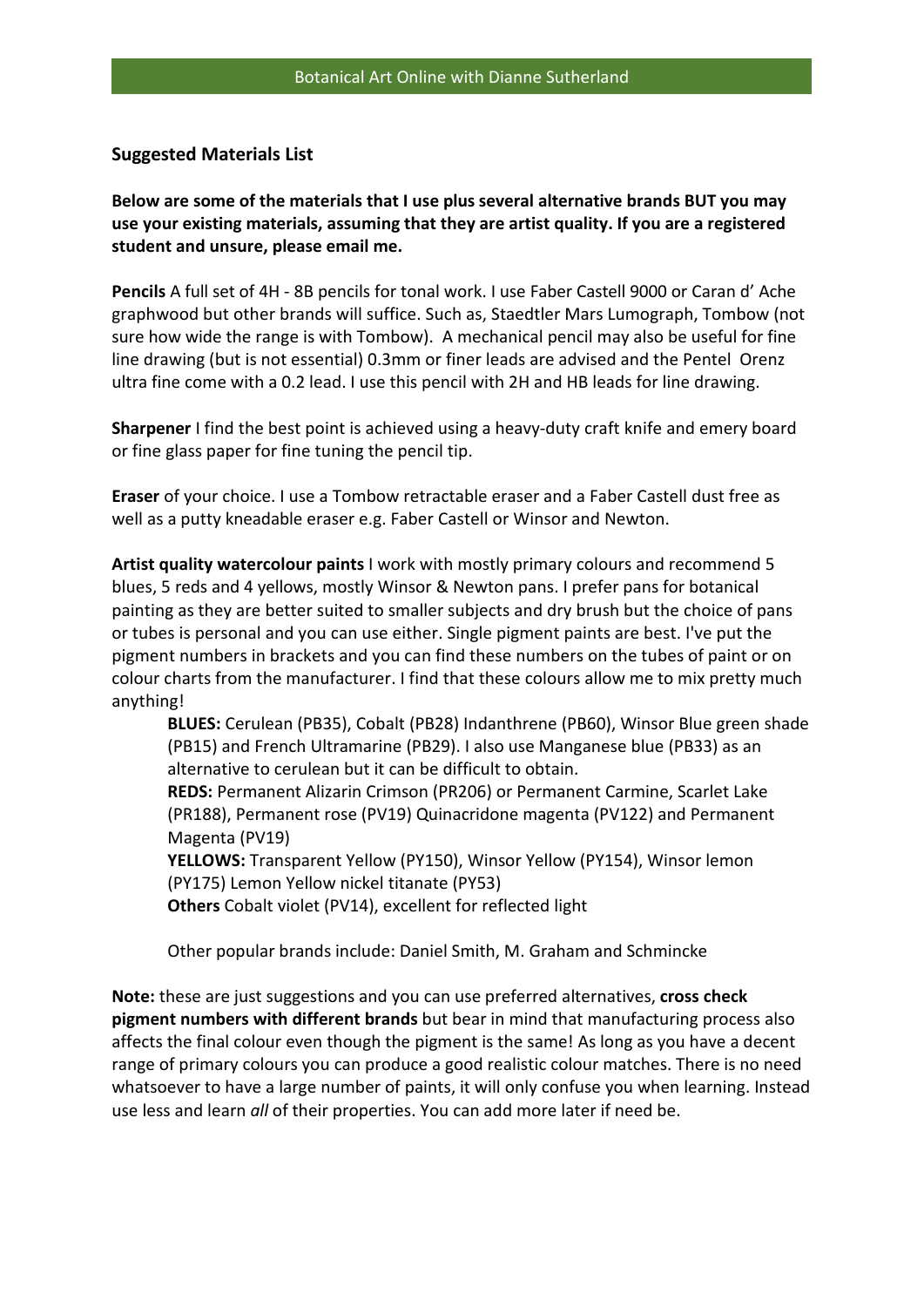## **Paintbrushes**

**For dry brush work use small sized short haired brushes**: size 1, 2 will do the job. these include:

Winsor and Newton series 7 miniatures.

Rosemary & Co Spotters series 323 Not quite the same quality as the above but a good short haired lower cost option, ideal for dry brush because the technique it causes the brush to wear

David Jackson (The Brushman) you can find him on Facebook – he makes brushes to order, so you must write to him. Excellent needle point and spotters.

**A Filbert** is a useful brush for soft edges, for working on blending, such as on fruit, size 1 and 2

**Good quality sable wash brushes**, I use sizes 3 - 7. Round or pointed sable brushes are best, again W & N, Raphael and Rosemary and Co are good choices. If your'e on a budget just but the 4 and the 7.

**A good brush for lifting** is a synthetic flat square size 0 or 1. I use the Pro Arte Masterstroke but many others are available. It just needs to be a fairly firm flat square brush.

## **Watercolour Paper**

*I prefer to buy loose imperial size sheets and cut them to suit my subject but you can use blocks or pads too. Be careful that you are using the correct side of the paper though, sometimes blocks need to be removed from the card and used from the back, as the 'mesh' or wrong side is facing up. Check with a magnifying glass to identify a small mesh pattern, this is the wrong side of the paper and varies from manufacturer to manufacturer. Having said that, some artists prefer the mesh side and it's usually possible to paint on either side.* 

**Hot Pressed watercolour paper** is the smoothest paper and needed for fine botanical work, recommended brands include:

Arches Satine (HP) 140lbs (300 gsm) in weight (don't work on anything lower in weight as it will cockle)

Canson Moulin de Roy 140 (300 gsm) or 300 lb (640gsm). Canson Heritage is also a new paper shortly available, I believe it's good but haven't tried it myself.

Another good alternative is Sennelier HP 140lb but can be difficult to find Saunders Waterford new smooth HP is available in several weights

## **Note: Paper choice is quite personal so try out small samples before investing in too much of a particular type. There are many others in addition to this list.**

**Fabriano Artistico papers update:** Some of you may know that one of the botanical artists' favourite watercolour papers has been beset with problems. Unfortunately, Fabriano papers are no longer of a quality that I can recommend. Changes in production have resulted in a poor surface on their papers, which cause it to act like a blotting paper making it difficult to achieve clean edges and which can result in spotting. Fabriano Artistico, was always on of my favourite papers, so it's a great shame and it's unlikely that there will be any change for another 2 years, even if they do resolve the issue.